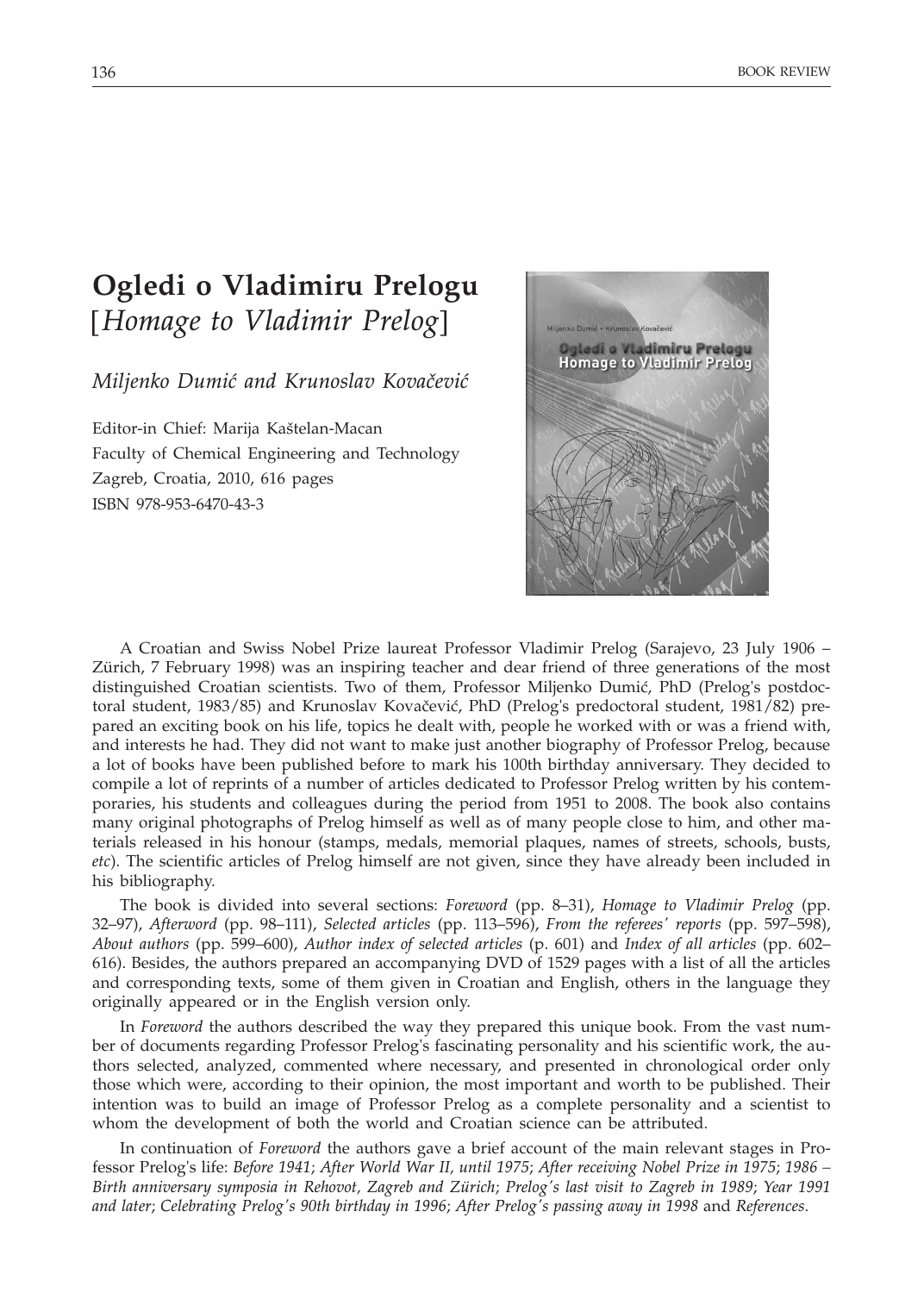In the pre-war period (1935–1941), Prelog's name was mentioned for the first time in the Almanac of the Croatian University in Zagreb (1940). At that time he was a lecturer and Head of the Department of Organic Chemistry at Technical Faculty, where he educated young organic chemists for the work in pharmaceutical industry ('Kaštel' later known as 'PLIVA'). After the Second World War a lot of texts (in Croatia and abroad) evaluated Prelog's scientific achievements (170 articles) and his pioneering contribution to the synthesis of adamantane, nature of enzymatic reactions as well as his contribution to reforming the chemistry studies at the ETH Zürich, Switzerland and introducing group leadership. A great number of reviews about Prelog followed after his receiving the Nobel Prize in 1975, especially those containing comprehensive descriptions of all phases of his life and his scientific results in the areas of chemical topology, biocatalytic enzyme reactions, alkaloids, steroids and isolation and structure determination of antibiotic boromycin. On the occasion of his 80th birthday, three scientific symposia were held at the Weizmann Institute in Rehovot, Israel, in Zagreb, Croatia and in Zürich, Switzerland. At the same time ETH established *Prelog Lecture* symposium with a winning lecture awarded by *Prelog Medal*. Professor Prelog never broke connections with Croatia, the land of his origin. He visited Croatia and Zagreb many times. His last visit was in 1989 when he was named honorable citizen of the City of Zagreb, awarded *Božo Težak* medal of the Croatian Chemical Society and met all his former colleagues and collaborators from Zagreb – from the University, Ruđer Bošković Institute and PLIVA Research Institute.

In 1991, when Croatia was attacked and pushed into terrible war, 112 Nobel laureates from all over the world signed the famous 'Appeal for Peace in Croatia' and Professor Prelog was among the first ones. This gesture affected the public opinion and politicians, and sped up the international recognition and independence of Croatia. How deeply he was shattered by the war is visible from an interview where he called the war 'the crime of insanity or the insanity of crime'.

The year 1996 was a great occasion for many to remember Prelog's 90th birthday due to numerous reminiscences given about Prelog and his work by his close collaborators and students in a special issue of the journal *Croatica Chemica Acta* entitled 'Surprise Festschrift'.

*Homage to Vladimir Prelog* the authors begin with the quote of Albert Eschenmoser, a great organic chemist and Prelog's collaborator and friend: 'The name of Prelog, the scientist, will live on in the annals of chemistry. For those who are so fortunate to have known him, it is Vlado, the human being, who will be remembered with great affection'. These warmly and appreciating words describe Professor Prelog as one of the most brilliant chemists and noblemen of the 20th century. Chemistry was not only his profession but also his life philosophy. He dedicated himself to chemistry already as a 15-year-old boy, and his wish 'to do something useful for the society' found a complete fulfillment in the chemistry of natural compounds and pharmaceutical chemistry. Prelog's most important contribution to science consists in the fundamental phenomenon of chirality expressed by his quote 'The world is chiral and clinal: enjoy the symmetry wherever you find it'. Together with Cahn and Sir Ingold, Prelog developed a comprehensive system for categorizing and specifying molecular chirality named CIP rules, which today represents the basic language of chemists, biochemists, and biologists to describe the exciting world of chiral molecules. For his extraordinary achievements in stereochemistry, being the culmination of his scientific opus, he received the Nobel Prize in 1975, and appreciation of his colleagues as the leader of an epoch in stereochemistry.

The reminiscences of his students and collaborators tell of Prelog's fascinating ability to bring science close to everyone. He was a brilliant teacher, skilled and successful in transferring knowledge through a teaching style which could not be copied. Prelog's teaching and scientific work was pivotal in bringing up three generations of Croatian chemists, biochemists and biologists through Prelog's 'Zagreb School of Organic Chemistry', acknowledged in the world. During his stay in Zagreb (1935–1941) he educated 20 students and research fellows at the Technical Faculty, University of Zagreb, and accepted 17 students and collaborators as pre- or postdoctoral students to his laboratory at the ETH in Zürich. Most of them became distinguished professors of organic chemistry and biochemistry at Universities in Croatia or successful scientists in industry, especially in PLIVA.

On the occasion of Prelog's 90th birthday, PLIVA and Croatian Chemical Society established the yearly *Vladimir Prelog Award for Organic Chemistry* to successful young scientists with significant results in the field of organic chemistry. Since 1996 nine laureates have received this award, and I can proudly say that two of them (Linda Tomašković and Marin Roje) are the former students of mine at the Faculty of Food Technology and Biotechnology, University of Zagreb.